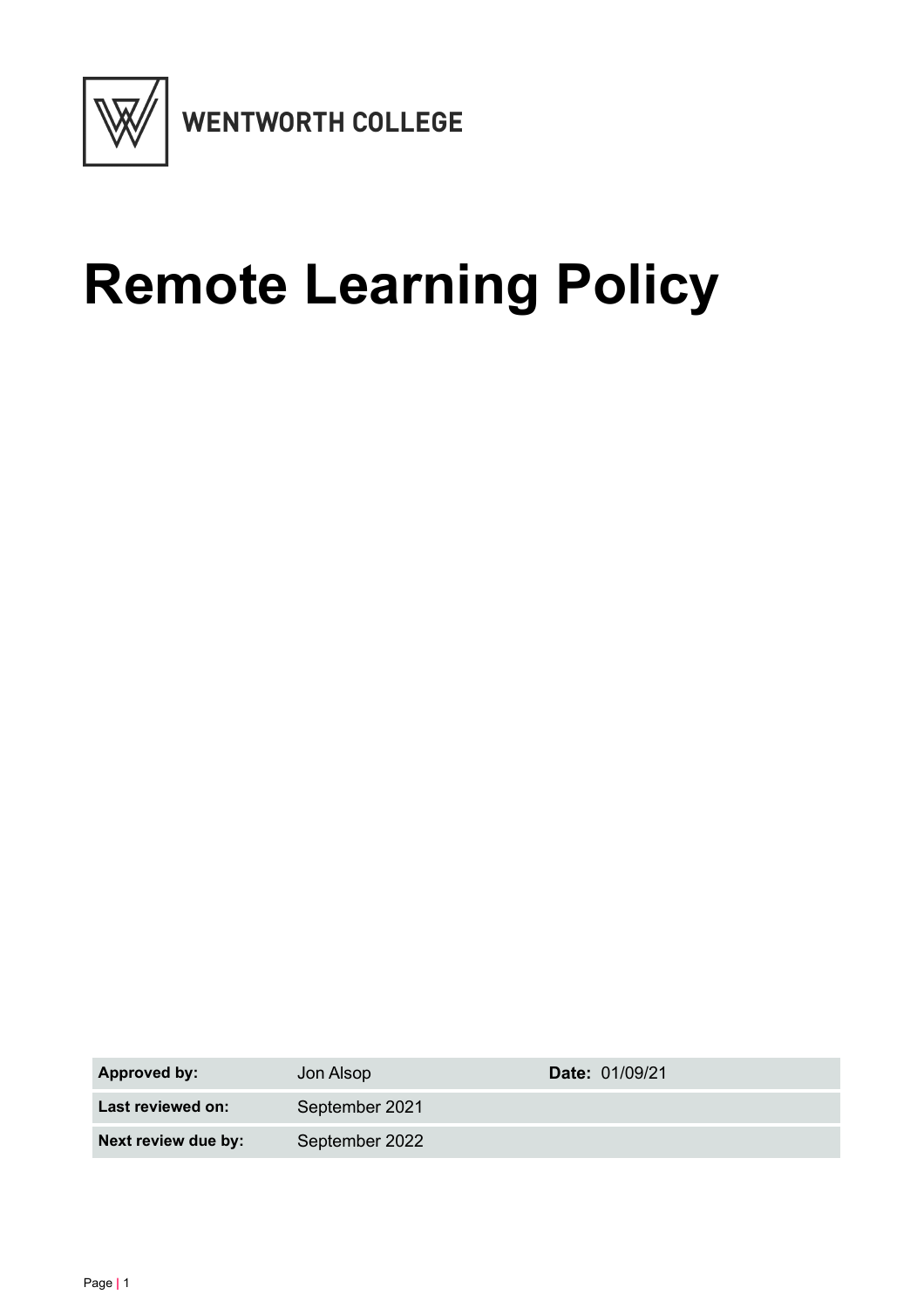## **Contents**

## <span id="page-1-0"></span>**1. Aims**

This remote learning policy for staff aims to:

- Ensure consistency in the approach to remote learning for students who aren't in college
- Set out expectations for all members of the college community with regards to remote learning
- Provide appropriate guidelines for data protection

## <span id="page-1-1"></span>**2. Roles and responsibilities**

#### **2.1 Teachers - teaching responsibilities**

When providing remote learning, teachers must be available for their normal working hours.

If they're unable to work for any reason during this time, for example due to sickness or caring for a dependent, they should report this using the normal absence procedure.

When providing remote learning, teachers are responsible for:

Setting work:

- $\circ$  Teachers will need to provide work for each of their classes, uploaded to the remote learning platform or sent to students via electronic communication.
- $\circ$  Work will need to be set and communicated to students in good time for them to complete the tasks.
- o Teachers should where possible use Google Classroom for uploading work to each class. For small groups teachers may use more direct methods of setting work, for example email.
- o Where a subject is shared, teachers are expected to co-ordinate regularly to ensure consistency across the subject.
- Providing feedback on work:
	- o Students will send completed work by email or through Google Classroom, which teachers should check daily during the teaching week.
	- $\circ$  Teachers are expected to return the work with appropriate feedback within a week, either through Google Classroom or email. Feedback may also be given verbally through Google Meets, the college video-conferencing classroom platform.
- Keeping in touch with students who aren't in college and their parents
	- o Students are required to login to the College platform for their normal lessons at their normal lesson times. Google Classroom and Google Meet are the college platform used. Students will need to use their @wentworthcollege.org email address to login and access.
	- $\circ$  Teachers are expected to keep regular contact with students via the college platform or through other electronic media. Attendance in classes should be reported in the normal way using the Bromcom platform.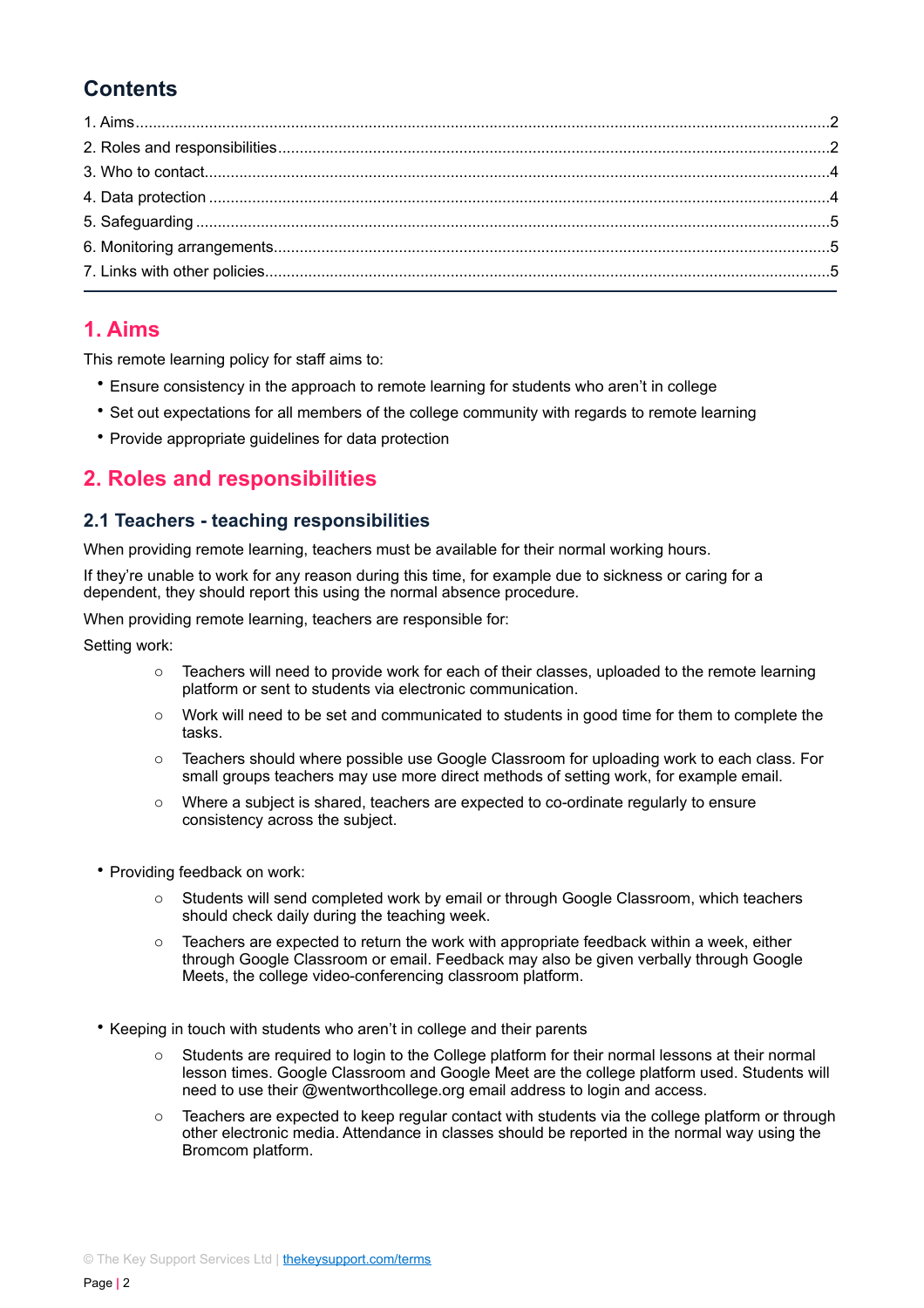- o Teachers with any safeguarding concerns over students should contact the DSL (see below). If there are complaints or concerns raised by parents or students teachers should refer them to the SLT (Senior Leadership Team).
- o Teachers should refer students with behavioural issues and those failing to complete work, to the SLT
- Attending virtual meetings with staff, parents and students:
	- o Video or Audio Teachers should only use audio conferencing for classes conducted from home, using the present function on Google Meet to show a whiteboard or powerpoint presentation where necessary. Video may be required occasionally to demonstrate a specific point or concept. Students should only use audio when joining remote classes.
	- $\circ$  Dress code teachers are required to dress appropriately for virtual meetings and classes where video is enabled.
	- $\circ$  Location Background where video is enabled teachers must ensure the background is apprpropriate for the audience. For all virtual meetings teachers should choose a location without background noise.
	- $\circ$  College premises when teachers are teaching classes in college there may be some students joining remotely. Teachers are expected to adjust their lesson plans to take account of remote learners to ensure they receive the same level of learning.
- Subject planning:
	- $\circ$  Teachers are responsible for considering if any aspects of the subject curriculum need to change to accommodate remote learning
	- o Teachers are responsible for ensuring all work set remotely is appropriate and consistent across the subject.

#### **2.2 Senior leaders**

Alongside any teaching responsibilities, senior leaders are responsible for:

- Co-ordinating the remote learning approach across the college.
- Working with teachers to make sure work set remotely across all subjects is appropriate and consistent, and deadlines are being set an appropriate distance away from each other.
- Monitoring the remote work set by teachers in their subject through regular contact and staff meetings.
- Alerting teachers to resources they can use to teach their subject remotely
- Monitoring the effectiveness of remote learning through regular meetings with teachers and collecting feedback from students and parents
- Monitoring the security of remote learning systems, including data protection and safeguarding considerations

#### **2.3 Designated safeguarding lead**

The DSL at the college is Candice Rakusin, candice.rakusin@wentworthcollege.co.uk. The DSL is responsible for implementing the Safeguarding Policy, available in the college website.

#### **2.4 IT**

IT and related technology issues are the responsibility of Jon Alsop, jon.alsop@wentworthcollege.co.uk who should be contacted directly for:

- Fixing issues with systems used to set and collect work
- Helping staff and parents with any technical issues they're experiencing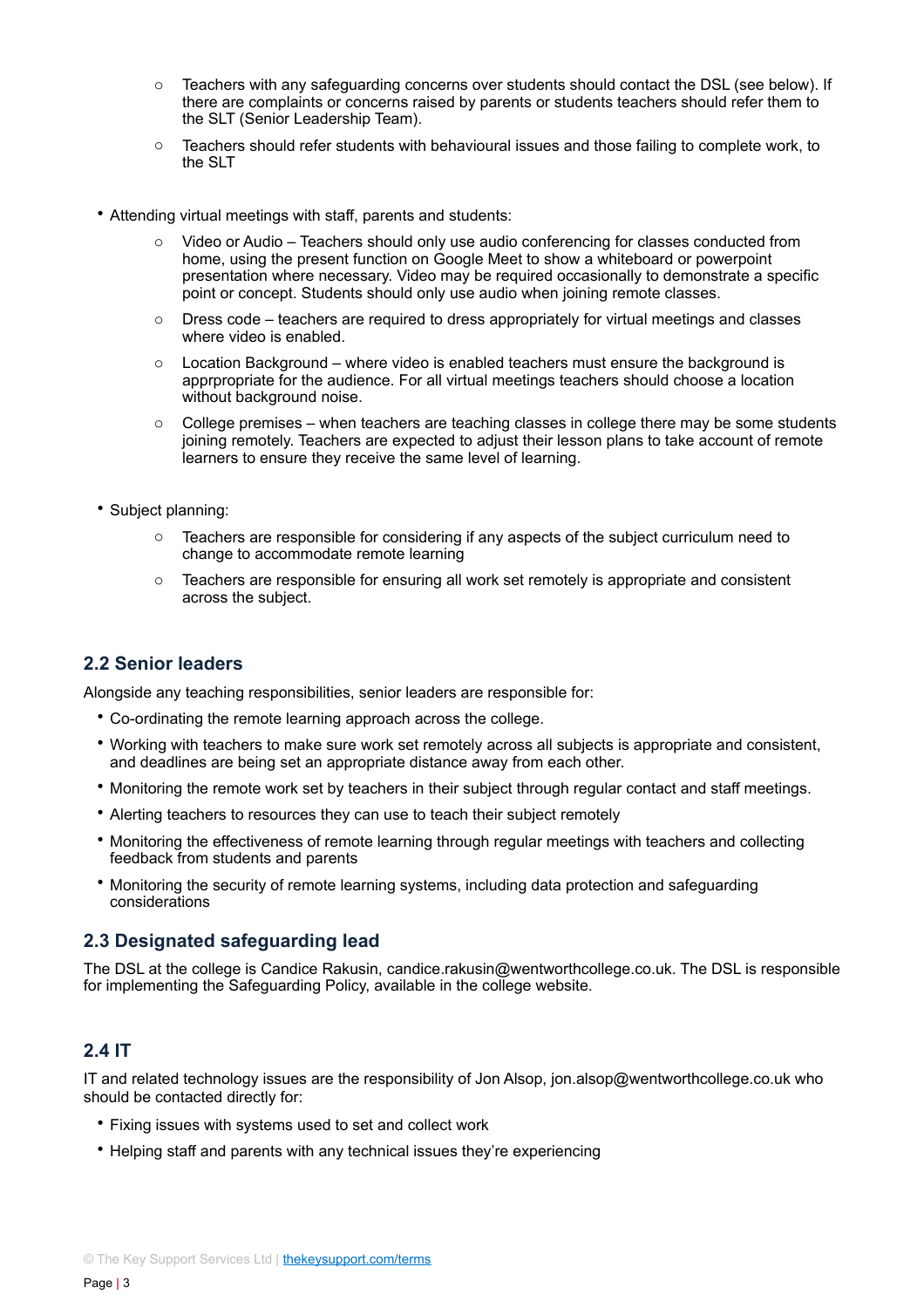• Assisting students and parents with accessing the internet or devices

### **2.5 Students and parents**

Staff can expect students learning remotely to:

- Be contactable during the school day
- Complete work to the deadline set by teachers
- Seek help if they need it, from teachers
- Alert teachers if they're not able to complete work

Staff can expect parents with children learning remotely to:

- Make the school aware if their child is sick or otherwise can't complete work
- Seek help from the school if they are concerned about their child's behaviour
- Be respectful when making any complaints or concerns known to staff

## <span id="page-3-0"></span>**3. Who to contact**

If staff have any questions or concerns about remote learning, they should contact the following individuals:

- Issues with A level work & behaviour Manni Guimaraes manni@wentworthcollege.co.uk
- Issues with GCSE work & behaviour Jade Doherty, [jade.doherty@wentworthcollege.co.uk](mailto:jade.doherty@wentworthcollege.co.uk)
- Issues with IT Jon Alsop, jon.alsop@wentworthcollege.co.uk
- Concerns about safeguarding Candice Rakusin, [candice.rakusin@wentworthcollege.co.uk](mailto:candice.rakusin@wentworthcollege.co.uk)

## <span id="page-3-1"></span>**4. Data protection**

#### **4.1 Accessing personal data**

When accessing personal data for remote learning purposes, all staff members will:

- Use the college MIS system, Bromcom, which is a secure cloud-hosted service. This is the same platform that is used within college, and there are no additional requirements for remote learning.
- Use the college learning platform, Google Education, which contains student email addresses and their submitted work.
- Teachers should access personal data above using secure personal or college devices and not public devices. Data should not be accessed in public settings.

#### **4.2 Processing personal data**

Staff members may need to collect and/or share personal data such as email addresses as part of the remote learning system. As long as this processing is necessary for the school's official functions, individuals won't need to give permission for this to happen.

However, staff are reminded to collect and/or share as little personal data as possible online.

#### **4.3 Keeping devices secure**

All staff members will take appropriate steps to ensure their devices remain secure. This includes, but is not limited to:

- Keeping the device password-protected strong passwords are at least 8 characters, with a combination of upper and lower-case letters, numbers and special characters (e.g. asterisk or currency symbol)
- Ensuring the hard drive is encrypted this means if the device is lost or stolen, no one can access the files stored on the hard drive by attaching it to a new device